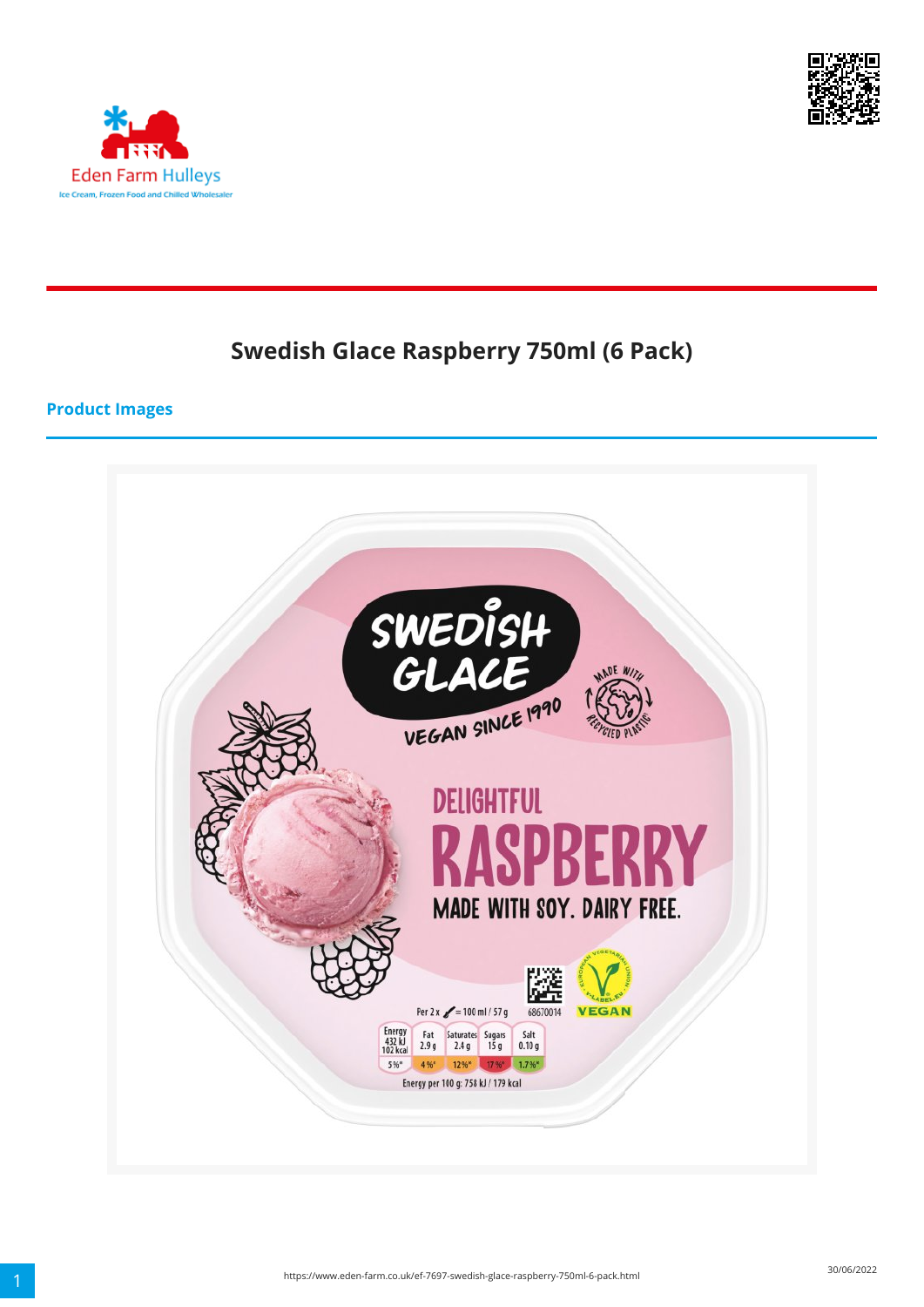## **Additional Information**

| <b>Product Code</b> | 7697                                                                                                                                                                                                                                                                                                                                                                |
|---------------------|---------------------------------------------------------------------------------------------------------------------------------------------------------------------------------------------------------------------------------------------------------------------------------------------------------------------------------------------------------------------|
| Suitable For        | Vegetarian, Vegan, Lactose Free, Gluten Free, Kosher                                                                                                                                                                                                                                                                                                                |
| <b>Price Marked</b> | <b>No</b>                                                                                                                                                                                                                                                                                                                                                           |
| <b>VAT Rate</b>     | 20% (Standard)                                                                                                                                                                                                                                                                                                                                                      |
|                     |                                                                                                                                                                                                                                                                                                                                                                     |
| <b>Storage</b>      |                                                                                                                                                                                                                                                                                                                                                                     |
| Temperature         | Frozen                                                                                                                                                                                                                                                                                                                                                              |
|                     |                                                                                                                                                                                                                                                                                                                                                                     |
| <b>Ingredients</b>  |                                                                                                                                                                                                                                                                                                                                                                     |
|                     |                                                                                                                                                                                                                                                                                                                                                                     |
| Ingredients         | Water, sugar, glucose syrup, glucose-fructose syrup,<br>raspberry puree (5.0%), coconut fat, dextrose, SOY<br>powder (1.5%), stabilisers (guar gum, locust bean gum,<br>pectin, carrageenan), emulsifier (mono- and<br>diglycerides of fatty acids), salt, colour (red beetroot<br>juice concentrate), acidity regulator (citric acid),<br>flavourings. Gluten free |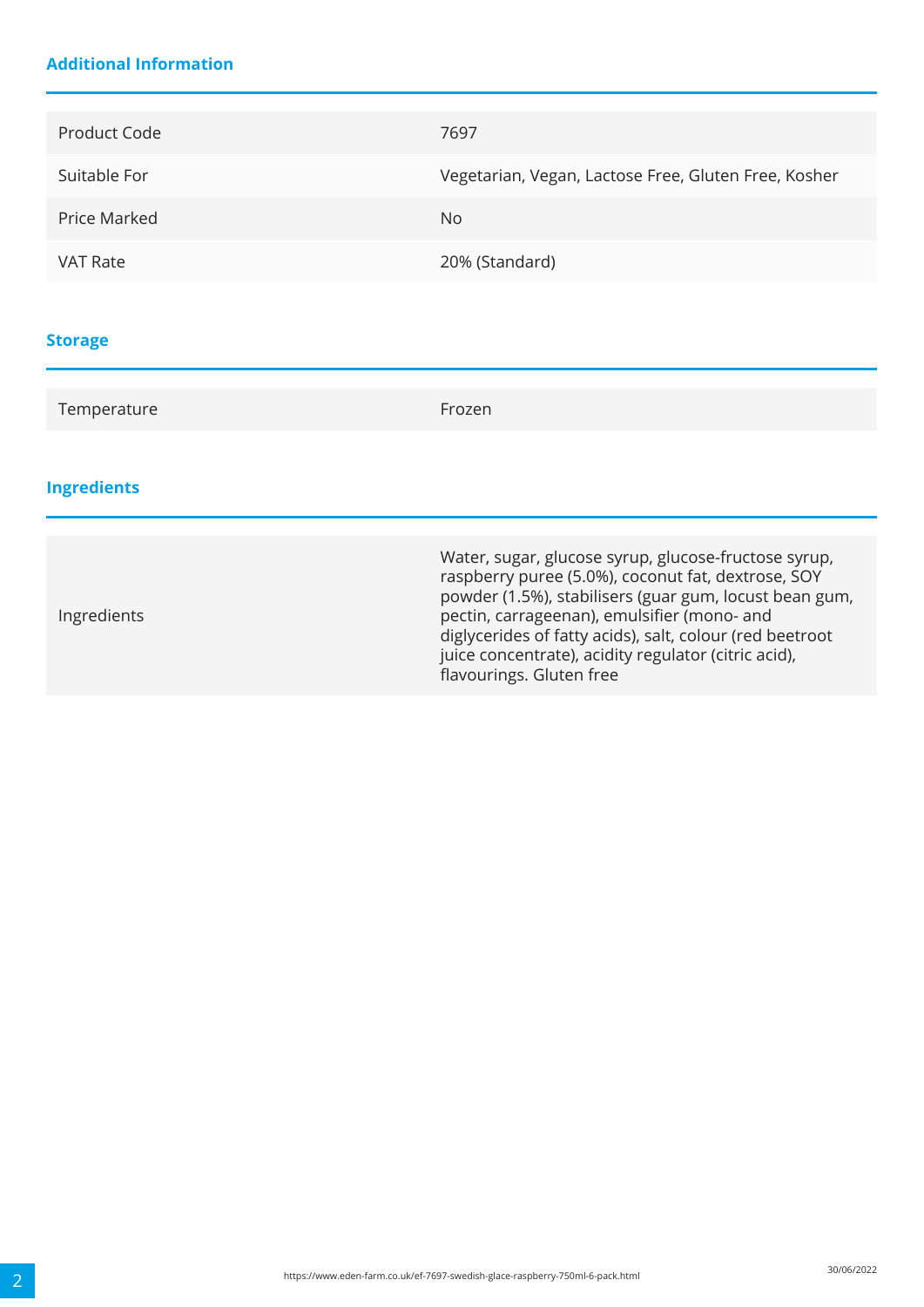## **Allergens**

| Celery      | $\mathsf{No}$ |
|-------------|---------------|
| Gluten      | $\rm No$      |
| Crustacea   | $\mathsf{No}$ |
| Eggs        | $\mathsf{No}$ |
| Fish        | $\mathsf{No}$ |
| Lupin       | $\mathsf{No}$ |
| Milk        | $\mathsf{No}$ |
| Molluscs    | $\rm No$      |
| Mustard     | $\mathsf{No}$ |
| <b>Nuts</b> | $\rm No$      |
| Peanuts     | $\rm No$      |
| Sesame      | $\rm No$      |
| Soya        | Yes           |
| Sulphites   | $\rm No$      |

# **Dietary Information**

| Approved for a Halal           | No. |
|--------------------------------|-----|
| Approved for a Kosher Diet     | Yes |
| Suitable for Coeliacs          | Yes |
| Suitable for Lactose-Free Diet | Yes |
| Suitable for a Vegan           | Yes |
| Suitable for a Vegetarian      | Yes |